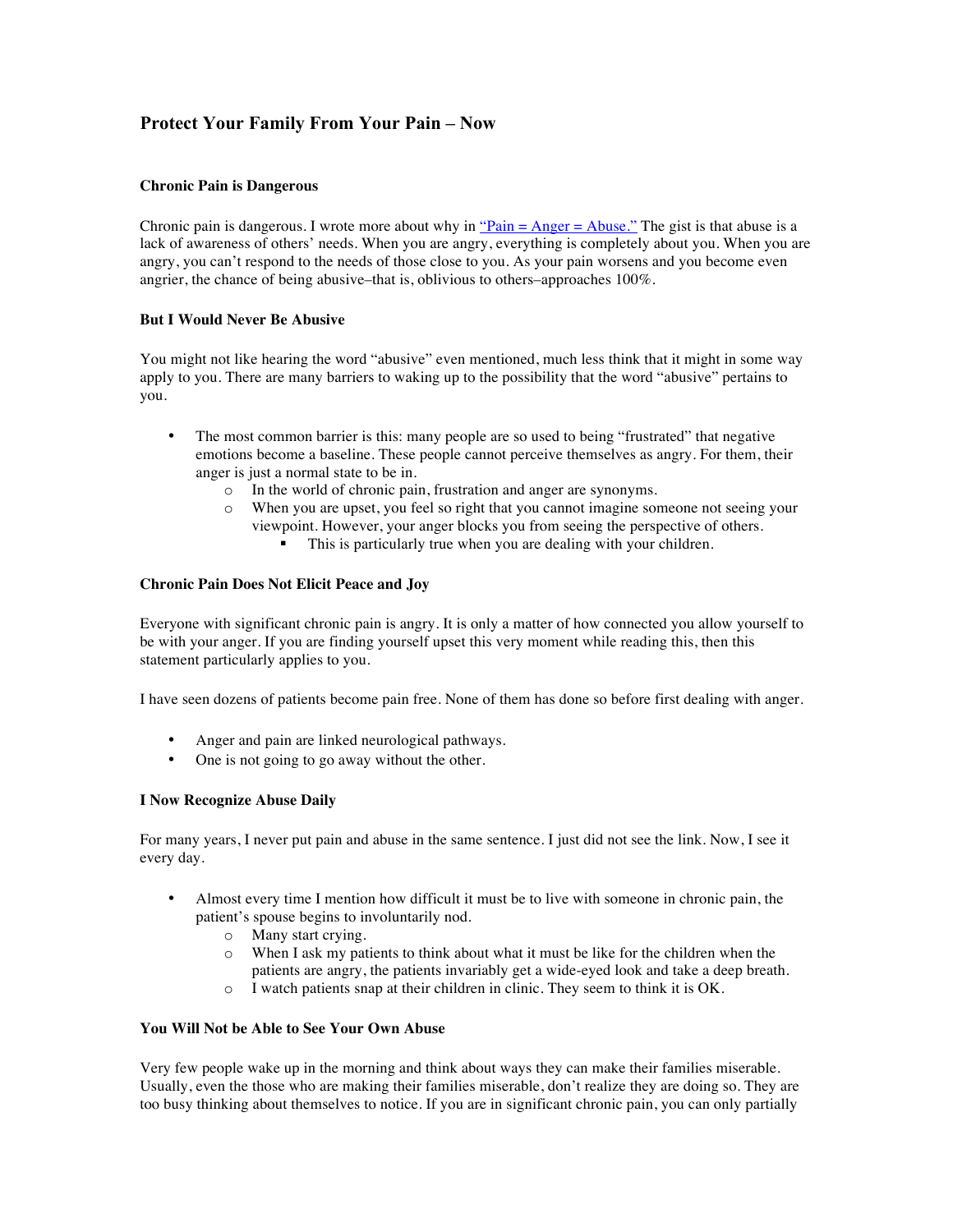see the needs of those around you. You have to make some stopgap rules. Here are some that I have suggested with some success.

# **The Family Rules of Anger**

1) When you are upset, just disengage.

- Stop and take your own "time-out."
- No relationship is improved with interactions based on anger–EVER!
- Have a family meeting and ask your children and spouse/significant other what it is like to be around you when you are angry.
- The answers are not pleasant–EVER!

2) The apologies later do not work or make up for anything.

• Ask your family.

3) Imagine that you are your child watching you walk through the front door after just having an argument with your boss or claims examiner.

• Would you be excited or full of dread?

4) How attractive is your partner when he or she is angry? Compare that to when they are smiling.

- So how attractive do you think you look when you are upset?
- **ANGER IS NOT ATTRACTIVE!**
- 5) **Listen–only listen** for at least a month.
	- Do not give **ANY** advice to your children or partner for at least a month.
	- It should preferably last forever.
	- Advice should only be given when asked for.

6) Your opinion of your children's "values" is not helpful.

- Find out who they really are.
- They are much more interesting than you might think.

7) Make a commitment to be a source of inspiration and joy to your family–not a nightmare.

• Your family dynamic will change within weeks.

#### **Do Not Delay Taking Action**

Anger is a major family problem. You love your family and the last people you would want to hurt would be them. Yet when you are angry, you are destroying them.

You love your family and you also need their support. Do not drive them away.